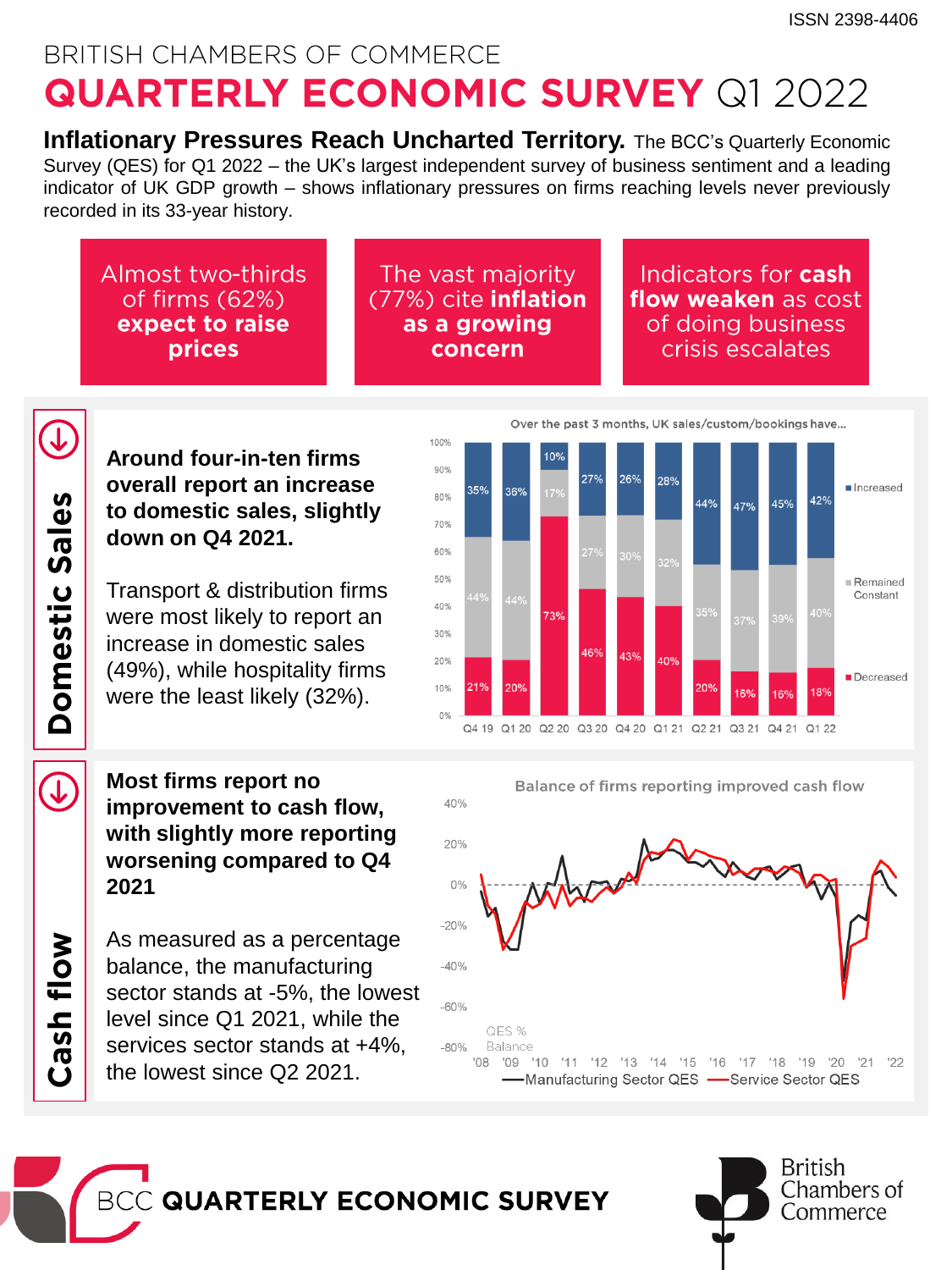## BRITISH CHAMBERS OF COMMERCE **QUARTERLY ECONOMIC SURVEY Q1 2022**

Investment

 $\widehat{\mathcal{L}}$ 

nflation

**Three quarters (73%) of firms overall report no increase to investment in equipment or technology.**

As measured as a percentage balance, the manufacturing sector stands at +17%, the lowest level since Q2 2021, while the services sector stands at +11%.

#### **Almost two-thirds of firms overall expect to raise prices, increasing beyond what was already at record highs**

As measured as a percentage balance, the manufacturing sector stands at +74%, the highest level on record, while the services sector stands at +54%, again the highest on record.





### The view from businesses

*"Increased energy and fuel costs are causing huge problems. We have had large price increases from packaging suppliers and transport providers over the last six months and the biggest rises are yet to come."* **Small manufacturer in Aberdeen**

*"50% of staff were isolating in January 2022. More than any other month since covid began."*  **Small construction firm in East Lancashire** 

*"We are dealing with input costs on energy (up 98%), labour (up 6%), taxation (up 8.75%) and raw materials (up 12%)."*  **Small hotelier in Scotland**

*"Not at all happy with proposed plans for rises in corporation tax and national insurance contributions on the back of severe potential problems caused by inflation and global transport costs which have risen by up to 10-fold since early 2020."* **Small services firm in Kent**

British

Chambers of

Commerce

**GUARTERLY ECONOMIC SURVEY**